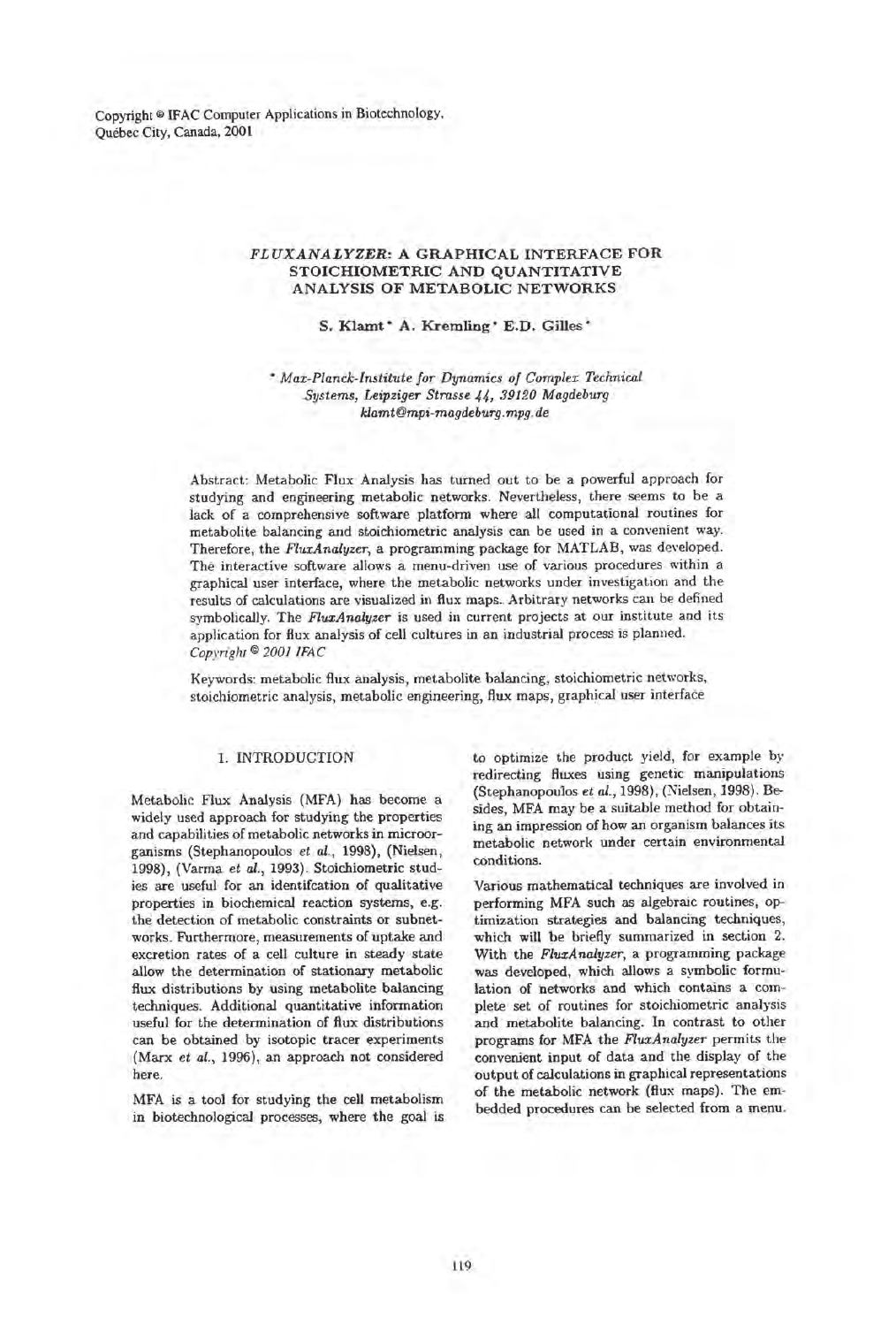Therefore, the *FluxAnalyzer* allows users which are not completely familiar with the mathematical background of the MFA to perform flux analysis. The features of the *FluxAnalyzer* and the integration of diverse functions in the application are described in detail in section 3.

# 2. PRINCIPLES OF STOICHIOMETRIC AND METABOLIC FLUX ANALYSIS

MFA uses steady state assumptions for analyzing metabolic networks. Thus dynamic studies of the cell metabolism are not possible. On the other hand, it does not require kinetic parameters of enzymes, which are often not available and/or have in vivo/in vitro discrepancies. In the following the principles of MFA and the derivations of linear constraints are briefly described. A detailed discussion can be found elsewhere, e.g. (Stephanopoulos *et al.,* 1998), (Heijden *et al.,* 1994).

The first step in MFA is the construction of the metabolic network containing the most important metabolites and reactions between them:

- $\bullet$   $m$  metabolites (nodes) with concentrations  $c = (c_1 \ldots c_m)$
- *q reactions with net rates*  $r = (r_1 \dots r_q)$ in  $[mmol/(g\ dry\ weight - h)];$  this includes a cumulative biomass synthesis with growth rate  $\mu$
- $T = \{t_{ij}\}_{i=1...m, j=1...q}$ : stoichiometric matrix;  $t_{ij}$ : stoichiometric coefficient of metabolite i in reaction j

The dynamics of the concentration  $c_i$  of metabolite *i* is described given by

$$
\frac{dc_i(t)}{dt} = \sum_{j=1}^{q} t_{ij} r_j(t) - \mu(t) c_i \qquad (1)
$$

The reaction rates  $r_j(t)$  depend on the kinetic properties of the participating enzymes, on the concentrations of metabolites and on environmental parameters such as temperature or pH. The enzymes are generally subject to complex regulations by inhibition and activation. The assumption of steady state  $(\mu(t), c(t))$  and  $r(t)$  are constant) and the neglection of the dilution term due to usually low concentrations of intermediates leads to a homogeneous system of m linear equations, without any time-varying or enzymatic parameters:

$$
0 = \frac{dc_i(t)}{dt} = \sum_{j=1}^{q} t_{ij} r_j
$$
 (2)

This can be written in matrix notation:

$$
0 = Tr \tag{3}
$$

Thus, the problem of determining reaction rates is reduced to solving a system of linear equations. All linearly independent solutions of eq. (3) are contained in the kernel matrix K of *T :* 

$$
0 = TK \tag{4}
$$

The null space can be investigated without any further informations. For example, elementary flux modes may be computed to decompose the network into minimal parts which fulfil the steady state condition (3) and represent essential structural features of the biochemical network (Schuster and Hilgetag, 1994).

As the number of reactions  $(q)$  is usually greater than the number of metabolites  $(m)$ , the system is highly underdetermined (with  $q - m$  degrees of .freedom). Measured rates or physiological assumptions can be used to reduce the possible solution space (which is a linear combination of vectors contained in the Matrix  $K$ ). For this purpose the vector of reaction rates *T* is partitioned in the known part, *Tb,* and in the part of unknown fluxes,  $r_n$ . In the same way matrix  $T$  is partitioned in  $T_b$  and  $T_n$ :

$$
\bullet \ \tau = (r_b, r_n)
$$

•  $r_b = (r_{b_1} \ldots r_{b_k})$ : *k* known/measured rates

• 
$$
r_n = (r_{n_1} \ldots r_{n_n})
$$
: u unknown rates

• 
$$
T = (T_b, T_n); T_b : m \times k; T_n : m \times u
$$

Equation (3) can now be formulated as

$$
0 = T r = T_b r_b + T_n r_n
$$
  

$$
T_n r_n = -T_b r_b
$$
 (5)

Eq. (5) is the fundamental relation in MFA. The aim is the determination of preferably all unknown rates in  $r_n$  and the use of possible redundant information for detection of measurement or modelling errors. Whether and to what extent one may benefit from using the information of  $r_b$  depends on its composition. Rates of  $r_n$  may be calculable or non calculable, rates of  $r_b$  may contain redundant information or not. Analysis of the matrices  $T_n$  and  $T_b$  is necessary for these classifications. The complete system in eq. (5) can be classified by two properties:

### • Determinacy

- *underdetermined: rank* $(T_n) < u$  (not all rates are calculable)
- *· determined: rank* $(T_n) = u$  (all rates are calculable)

#### • Redundancy

- *redundant:*  $rank(T_n) < m$  (some rates) are redundant)
- *not redundant:* rank $(T_n) = m$  (no rate contains redundant information)

A special case in this context arises if the system is *exactly (fully) detennined,* that is, it is determined and not redundant and thus can be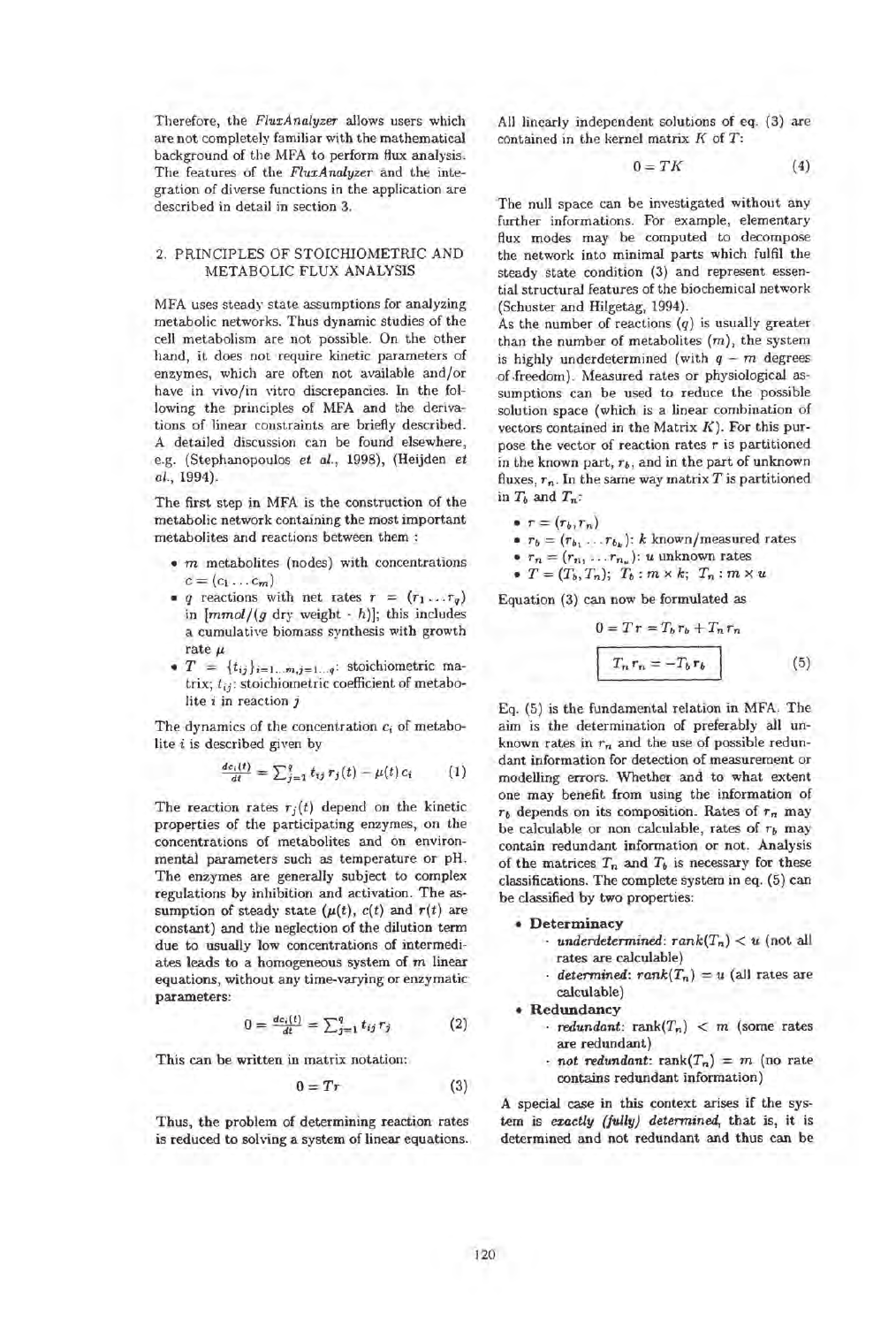solved directly via the inverse of  $T_n$  (because the latter one exists). Unfortunately, this is a very rare case. Otherwise the Penrose pseudo inverse must be used for calculating the calculable rates and balancing (i.e. adapting the balanceable rates to obtain a consistent system) the balanceable rates, respectively. During balancing of redundant systems a consistency check may be performed. Optimization strategies (e.g. in the sense of optimal production capabilities) are a special method, where the degrees of freedom are reduced by optimizing an objective function (like 'Maximize product yield!').

# *3. FLUXANALYZER:* FEATURES AND REALISATION

The software tool *FluxAnalyzer* provides an easy and convenient way for performing Metabolic Flux Analysis in arbitrary biochemical reaction systems. The package was developed using the programming language of MATLAB, where several required computational routines, particularly from linear algebra, are available. The various procedures associated with MFA are embedded in an interactive graphical user interface where calculated flux distributions or other computed results are visualized. The most important features of the *FluxAnalyzer* are described in the following.

# *Symbolic definition of the metabolic network*

All metabolites are defined by a symbol, all reactions are defined using the symbols of the defined metabolites and the stoichiometries of the reactions. An example is given for the oxidation of malate (note, that only the balanced metabolites are contained in the symbolic equations):

$$
Mal::OxA \qquad Mal = OxA + NADH
$$

The symbolic formulation of the metabolic network is used for the internal generation of the stoichiometric matrix. Besides, for every declared reaction some parameters can be defined, such as reversibility or variances of measurements.

#### *Network scenarios*

Several network scenarios (with different stoichiometries) of one or more organisms can be managed by the network manager (Fig. 1).

#### *Flux maps*

The flux maps are the center of the *FluxAnalyzer.*  They contain textboxes which allow the input of values (known reaction rates or parameters of reactions, biomass composition) as well as the output of calculations directly on the associated biochemical pathways in the visualized network. An arbitrary number of flux maps may be created



Fig. L Network manager of the *FluxAnalyzer* 



Fig. 2. Pull-down menu of the *FluxAnalyzer* 

for every network scenario. The user is free to design the flux maps in his own way by using arbitrary graphic programs (e.g. xfig) or other sources of graphical network representations. An automatic creation of flux maps directly in the *FluxA nalyzer* by using the symbolic formulation of the network was intentionally avoided, because in most cases this would not lead to representations desired by the user. Besides, comments may be added in the network by this way. After the flux maps are created, the user can easily place editable or non-editable textboxes to the associated pathways in the flux maps. These preparatory works have to be done only once for every network. The flux maps and textboxes are then imported every time the network scenario is started in the network manager. In the example (Fig. 3 and 4) two flux maps exist: one for the catabolic and one for the anabolic network. In the anabolic network the biomass composition may be entered which is used to calculate the efHuxes of catabolites in the biomass synthesis. Note that every rate in the anabolic network depends here only on the growth rate and the biomass composition. For this reason the associated textboxes were declared as noneditable by the user.

#### *Menu items*

All actions (described below) can easily be performed via menu-items from a pull-down menu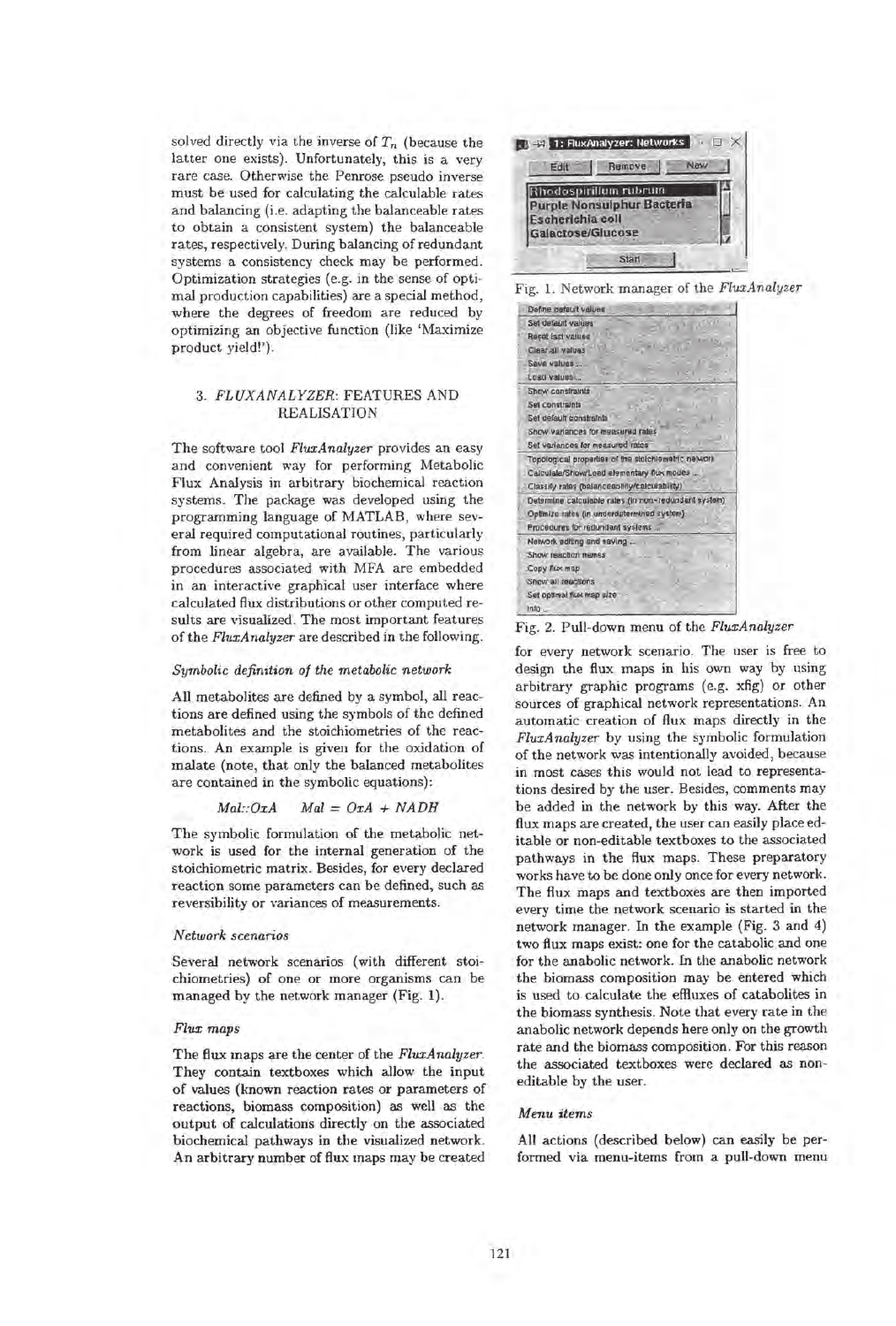(Fig. 2) provided in the first flux map (item 'MFA' in Fig. 3). The user has not to be completely aware of mathematical details of the used algorithms.

### *Topology analysis*

Useful information about topological properties may be determined: the degrees of freedom, a priori redundancies, true branchpoint metabolites (participating at least in 3 reactions), non-true branch point and dead-end metabolites.

## *Elementary flux modes*

Elementary flux modes reflect special topological features of metabolic networks and are useful for several stoichiometric studies, especially for finding maximal product yield. The *FluxAnalyzer* allows the calculation of all elementary modes (with or without the reversibility condition). They can be displayed in the flux maps or saved/loaded.

## *Classification of rates*

Before flux distributions are calculated for a defined set of known (and entered) rates, the classification of all rates in the categories calculable/noncalculable (unknown rates) or balanceable/nonbalanceable (known rates, cf. section 2), respectively, may be determined and displayed by distinct colors.

## *Calculation routines for all network classes*

Procedures necessary to handle redundant/not redundant and determined/not determined systems are available. Thus, all calculable rates can be determined and all balanceble rates can be balanced in a given scenario. For balancing of rates with redundant information one may use (and enter) known variances of measurements of reaction rates. Several methods (least squares, weighted balancing, gross measurement error detection) are implemented for redundant systems.

## *Optimization routine*

Constraints and coefficients of an objective function for an arbitrary optimization problem can be defined in the flux maps. Then the optimization can be started from the menu and the results are presented in the flux maps.

### *Linear functions*

In a defined scenario the linear dependency of an unknown rate from a known one can be presented as a graph or in form of an equation.

#### *Documentation*

Saving/loading of data sets of a scenario (including reaction rates and biomass composition) and saving/printing of flux maps is possible.

# 4. APPLICATIONS AND DISCUSSION

At present the *FluxAnalyzer* is used for studying the capabilities and metabolic constraints of the metabolism in anoxygenic photosynthetic bacteria (see flux maps in Fig. 3 and 4). For determination of flux distributions under distinct growth conditions, continuous fermentations of these bacteria are performed in laboratory scale bioreactors, in order to measure the uptake and excretion rates of steady state cultures.

Recently the BAYER AG in Leverkusen, Germany, decided to use the *FluxA nalyzer* for investigations of metabolic fluxes in cell cultures of an industrial process.

To our opinion the *FluxA nalyzer* contains all functions and procedures necessary for stoichiometric analysis and determination of flux distributions (by metabolite balancing) in biochemical reaction networks. They are arranged in a convenient graphical user interface and this allows an efficient use of these methods. The provision of opportunities for balancing isotopomers or for performing metabolic control analysis could be possible extensions.

## 5. REFERENCES

- Heijden, R.T.J.M., B. Romein, J.J. Heijnen, C. Hellinga and K.Ch.A.M. Luyben (1994). Linear constraint relations in biochemical reaction systems: 1. classification of the calculability and the balanceability of conversion rates. *Biotechnology and Bioengineering*  43, 3- 10.
- Marx, A., A.A. Graaf, W. Wiechert, L. Eggeling and H. Sahm (1996). Determination of the fluxes in the central metabolism of *Corynbacterium glutamaticum* by nuclear magnetic resonance spectroscopy combined with metabolite balancing. *Biotechnology and Bioengineering* 49,111-129.
- Nielsen, J. (1998). Metabolic engineering: Techniques for analysis of targets for genetic mainipulations. *Biotechnology and Bioengineering* 58(2-3),125-132.
- Schuster, S. and C. Hilgetag (1994). On elementary flux modes in biochemical reaction systems in steady state. *Journal of Biological Systems* 2, 165-182.
- Stephanopoulos, G.N., A.A. Aristidou and J. Nielsen (1998). *Metabolic Engineering. Principles and Methodologies ..* Academic Press. San Diego.
- Varma, A., B.W. Boesch and B.O. Palsson (1993). Biochemical production capabilities of *Es*cherichia coli. Biotechnology and Bioengi*neering* 42, 59-73.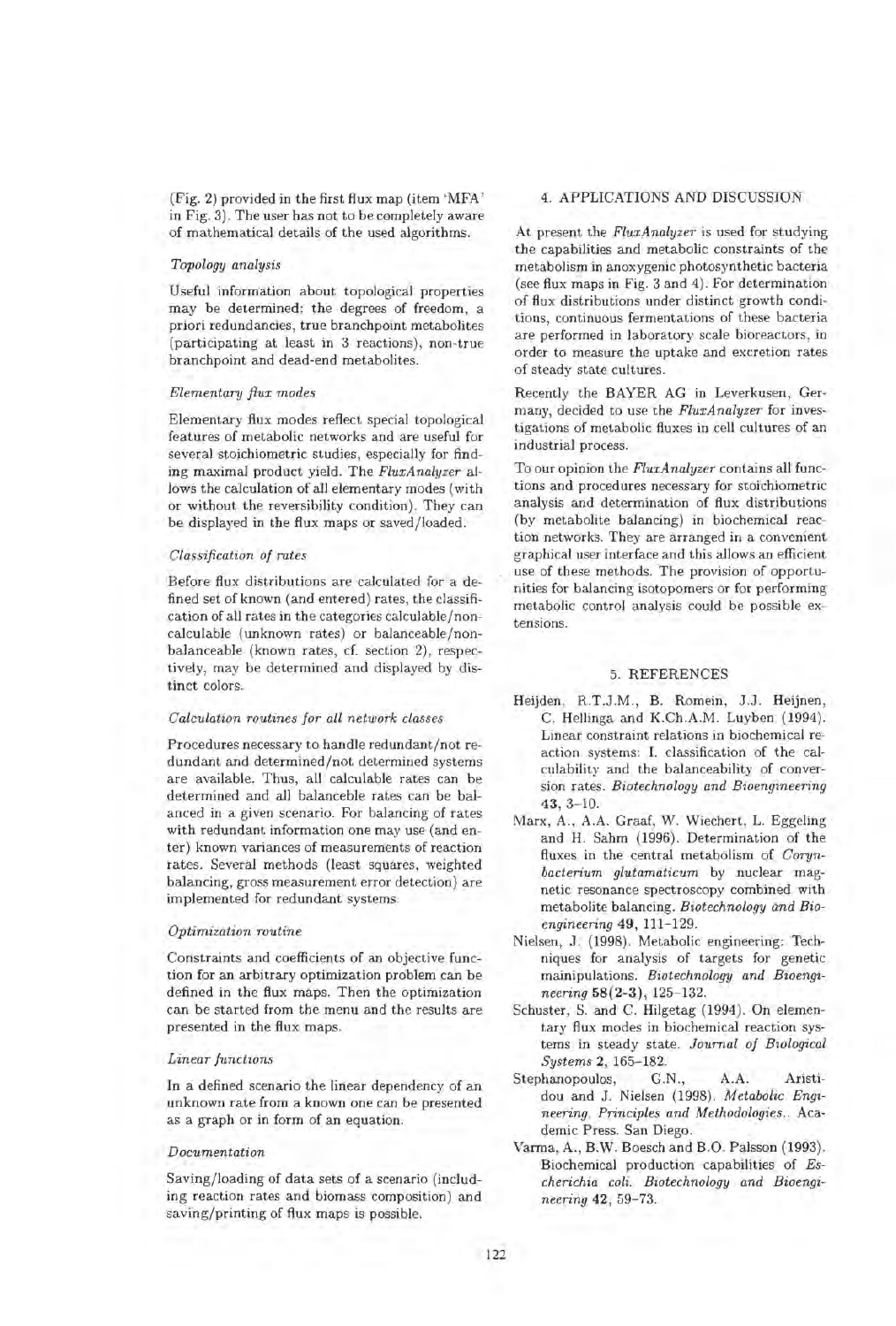

Fig. 3. Catabolic flux map of the photosynthetic bacteria *Rhodospirillum rubrum* used by the *FluxAnalyzer* (hardcopy). Every (partially cumulative) reaction has an associated editable textbox, where values (e.g. measured reaction rates) can be entered. Then calculations can be performed via the pulldown-menu 'MFA'. Results of calculations are presented as follows: Entered values have a green (here: white), calculated rates a blue (here: gray) and non-calculable rates a black (here: dark gray) background. Non-calculable rates are indicated by the value ###. No balanceable rates (would have a red background) occur in this scenario because the network is not redundant. The values of the reaction rates are related to the direction indicated by the large arrow head. Underlined metabolites illustrate precursors.